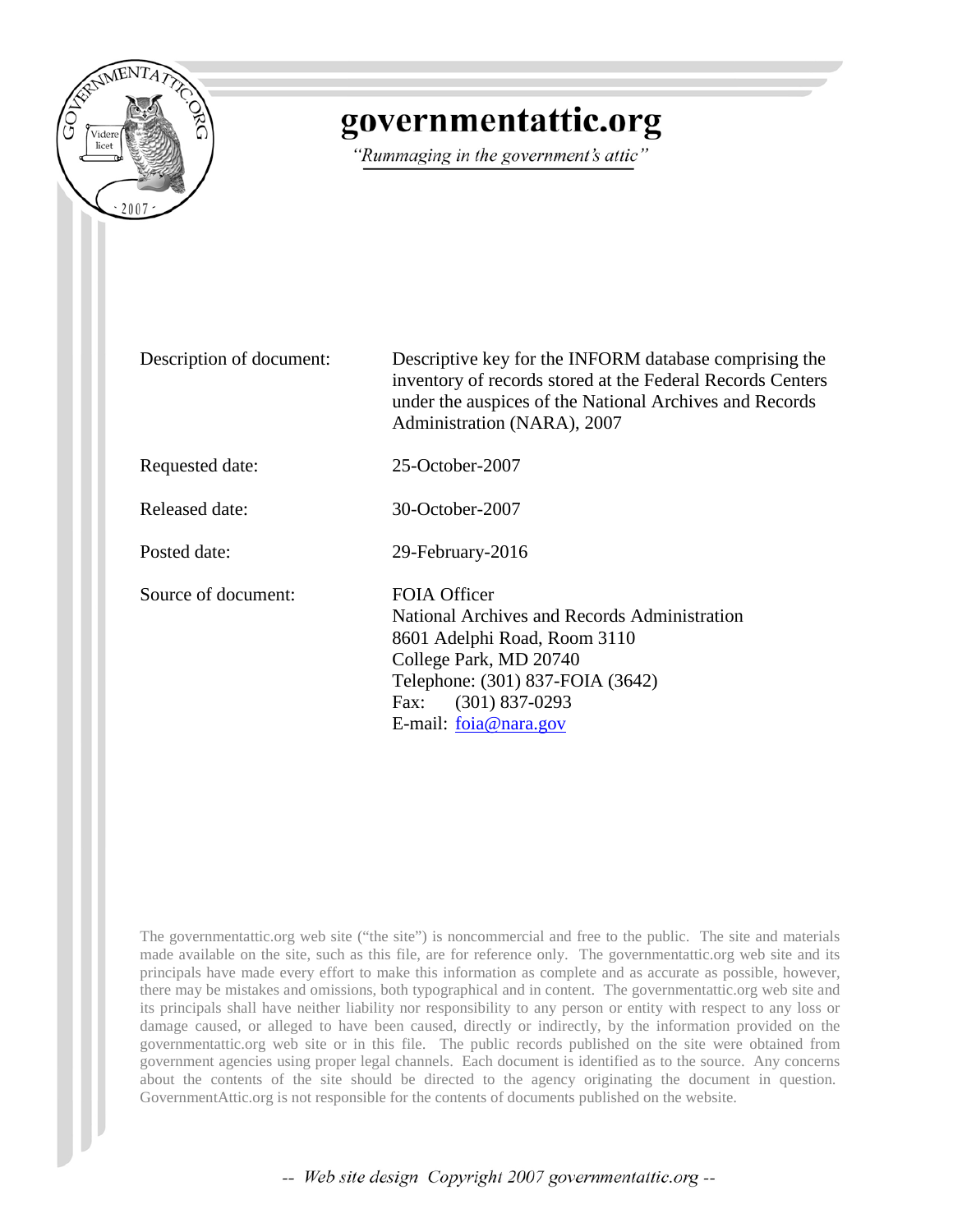From: Matthew Olsen <matthew.olsen@nara.gov> Date: Tue, 30 Oct 2007 09:32:58 -0400 Subject: Re: The key to the National Records Center Inventory Listing database

The field codes are attached as a Word document, hope this helps.

Matt

MATTHEW J. OLSEN Deputy FOIA Officer Office of General Counsel